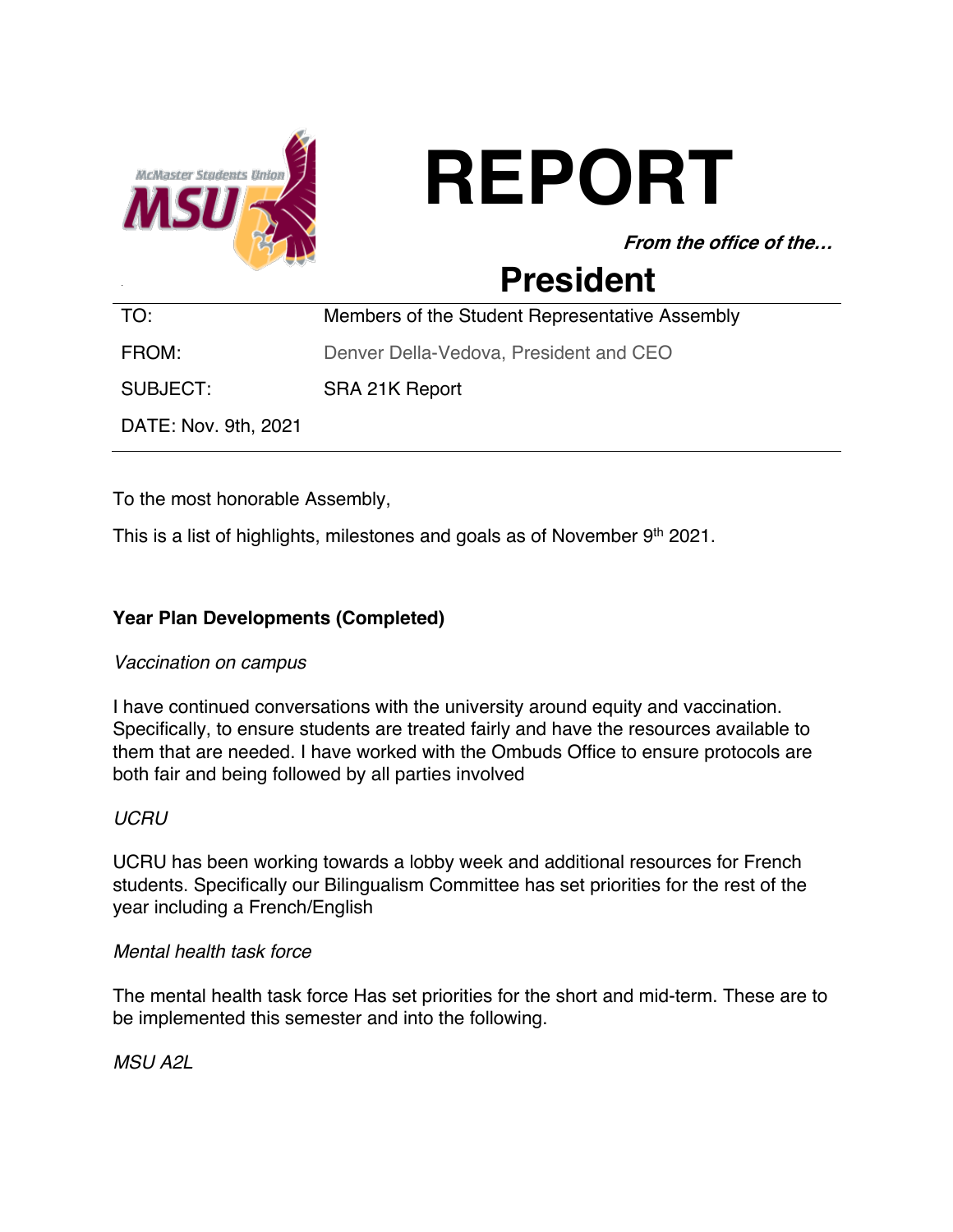I am still working on the proposal for this program and having conversations regarding permissions.

#### *MSU x Archway*

The MSU Archway project is on its final steps to being implemented. There were a few tech delays as well as a staff transition that have put somewhat of a delay on this, but it is still to be utilized shortly!

# **Past Events, Projects, & Activities Meetings of note**

*Many of the following are outlines of ongoing conversations that will develop into more actionable items as the year progresses. This is not a summary of all meetings but rather highlights.* 

#### *Kim Dej*

As part of the conversations between Kim and I, we have brough in University Affairs committee to give suggestions from students surrounding proctoring and the approval process/preferred options for students

#### *Carolyn Brendon*

I recently touched base with Carolyn and Abigail regarding the future of Ombuds and how a second staff there will benefit the service to students. The idea is to allow Carolyn focus on predominantly students with assistance on the admin/filing end.

# *Post FOCO*

Maureen Wilson, Emunah our Maccess Coordinator, Sean van Koughnett and others were all consulted post FOCO on topics regarding clean up, avoiding events like this in future. Conversations happened in advance with our comms departments regarding messaging to students.

#### *Other*

As well I have had many other committees or 1:1 meetings with the university/other stakeholders. The following is a list of folks/groups you are welcome to reach out regarding,

Sexual violence Prevention and Response Task Force Sexual Violence and Prevention Response Office MUSC Board of Management 21/22 Return to McMaster Oversight Committee Meeting Sustainability Advisory Committee Return to Work Operations Group